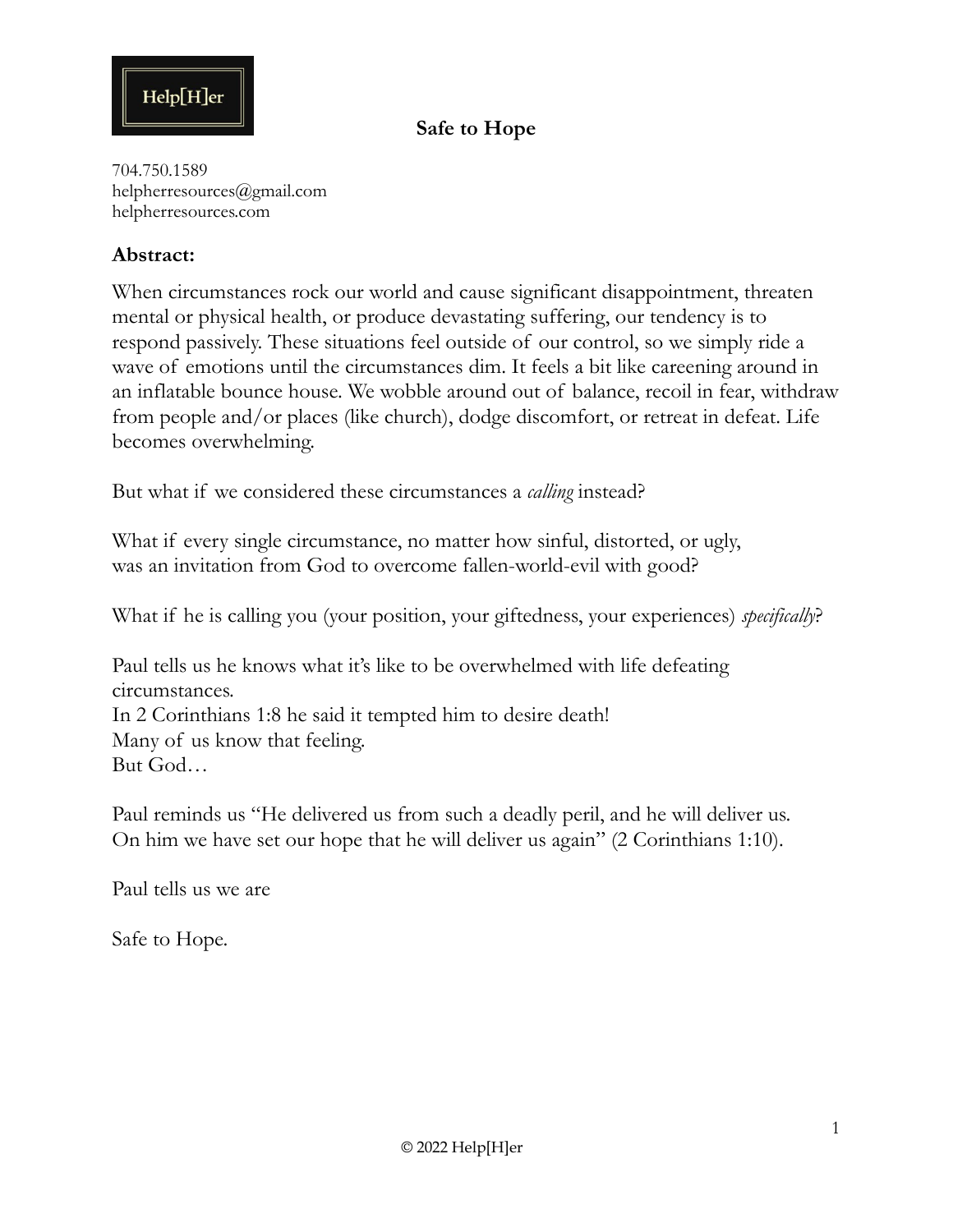704.750.1589 helpherresources@gmail.com helpherresources.com

 $\text{Help}[\text{H}]$ er

- In 2008, 30-year-old Esther Elizabeth Reed was the United States Secret Service most wanted woman fugitive. Her 10-yearlong spree of identity theft included victims that varied in age, residency, intelligence, and socioeconomic status.
- Esther's distinction as most wanted was the result of her application for a passport posing as missing South Carolina woman Brooke Henson. For four years Esther impersonated Brooke as she attended college, applied for student loans and rented an apartment. She even registered as Brooke on Match.com, dated a NYC firefighter and a Westpoint Cadet. Esther literally became Brooke.
- However following an interview for a job in NYC, a curious potential employer initiated the end of Esther's identity theft spree. He googled her name, found that Brooke Henson was a missing person, and contacted the NYC police department. The NYPD in turn notified South Carolina authorities to tell them Brooke had been found alive.
- Local detectives examining the facts became suspicious. Esther, living as Brooke, attended the prestigious Columbia University. Brooke Henson was a high school dropout. Skeptical, they asked the NYPD to request a DNA sample.
- Amazingly Esther agreed, however before police arrived at her apartment, Esther had packed every chair, towel, dish, toothbrush and hair sample into a U-Haul and fled.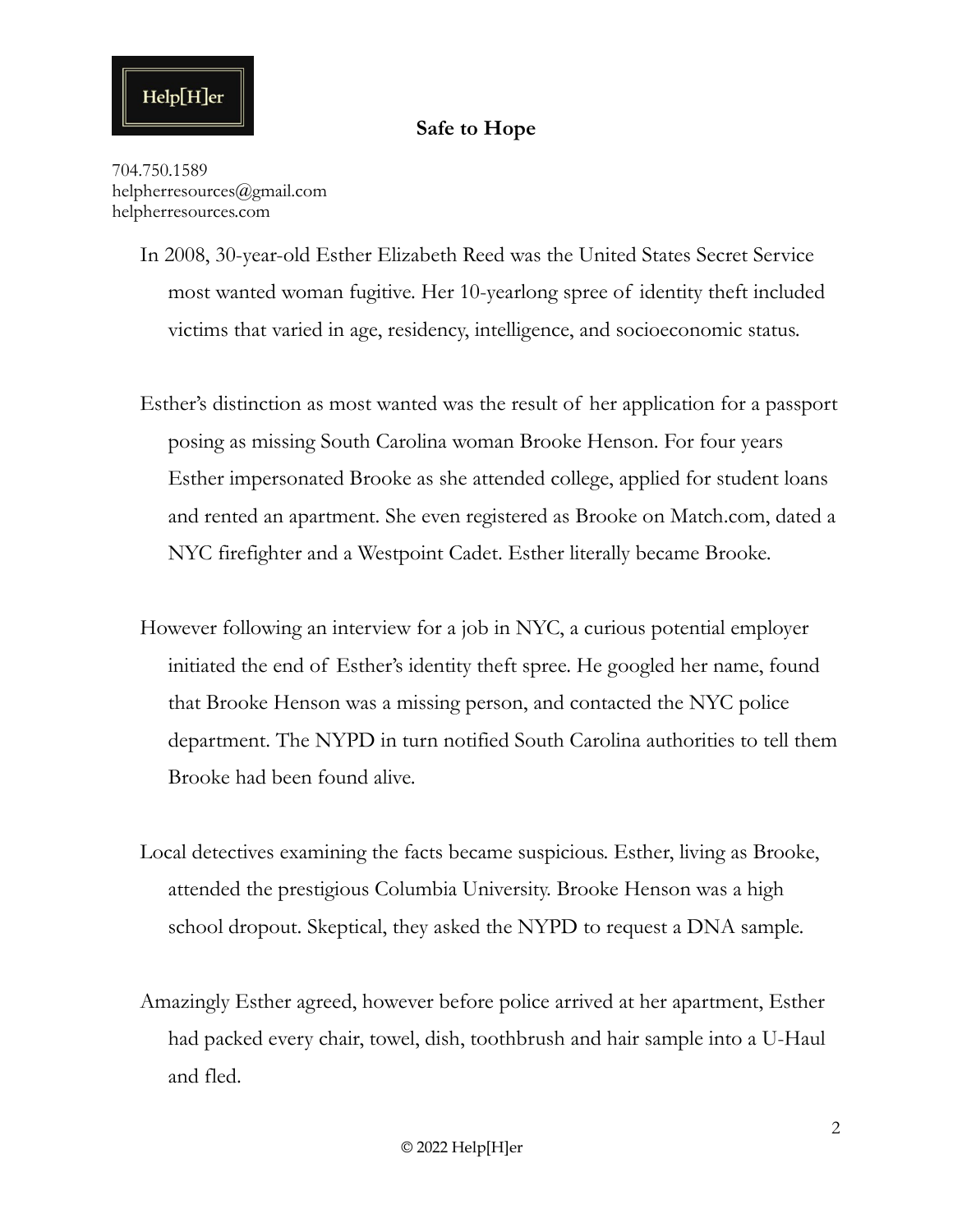#### **Safe to Hope**

704.750.1589 helpherresources@gmail.com helpherresources.com

> Unfortunately, and to Esther's eventual downfall, her course led her to the Chicago suburb, Tinley Park, Illinois.

- Situated between Frankfort and Oak Forest, Tinley Park is what is known as a bedroom community. A bedroom community is a town where the inhabitants sleep and live and eat, however they work and shop and dine somewhere else. It's basically a community of houses. This town, or 'Village' as it's called, is far from the hustle and bustle of the big city and, like most of the towns that surround Chicago, had its beginning as farmland.
- Running right through the middle of Tinley Park is Interstate 80; the second longest interstate in the country. It stretches from Teaneck, New Jersey on the east coast, to San Francisco, California on the west. I-80's claim to fame is that it parallels the historic Route 30 Lincoln Highway, which was the first road built across America. Every car, freight truck, tractor-trailer, motorcycle, mini van, cab, bus, bike and pedestrian seeking travel from east to west must traverse Interstate 80.
- In 2005 The Ryan Companies, a commercial real estate and construction firm, significantly enhanced the demographic of Tinley Park by developing one of their massive cornfields. Brookside Marketplace, built directly across from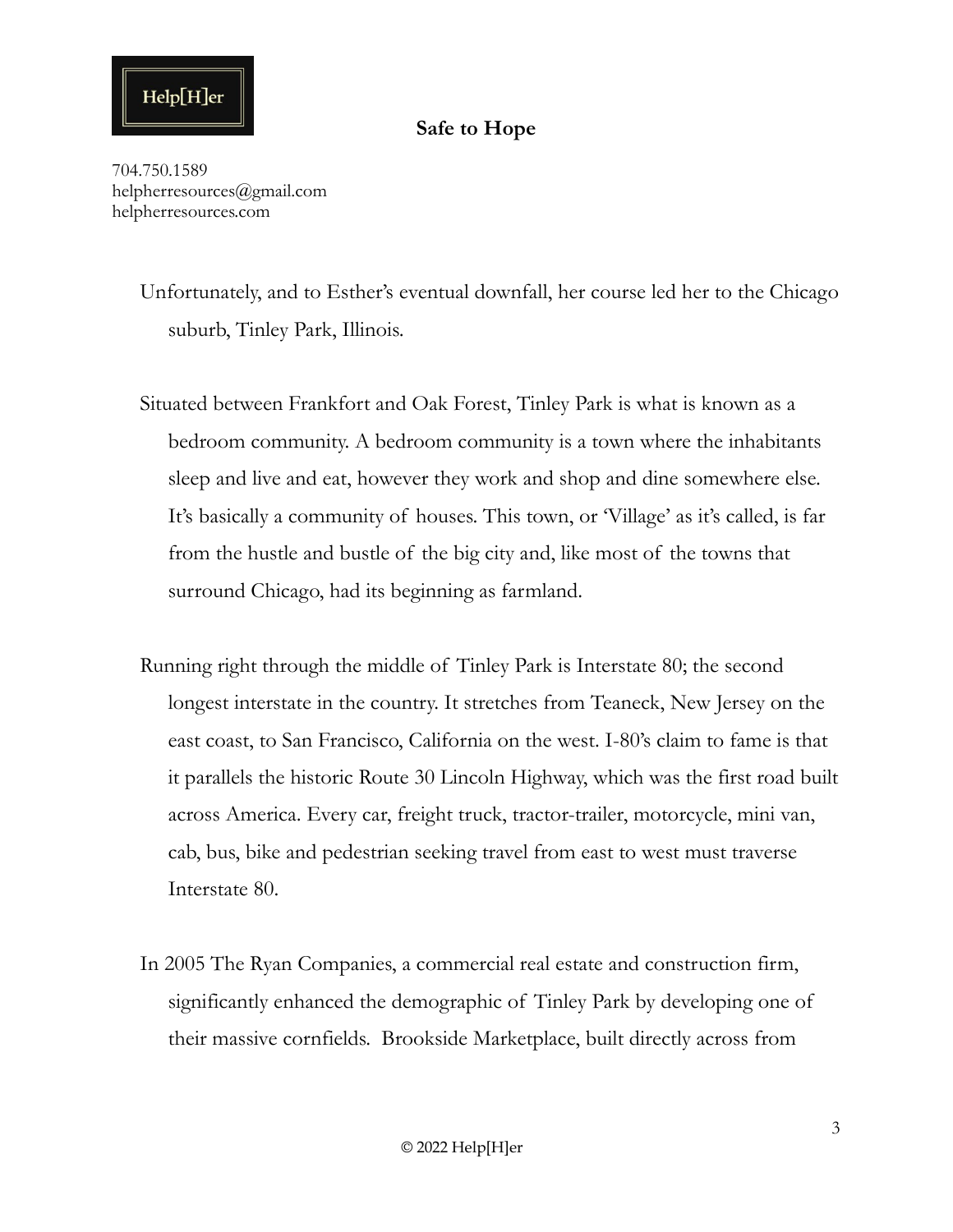704.750.1589 helpherresources@gmail.com helpherresources.com

> Interstate-80, infused LIVING, not just sleeping, in the area. Residents welcomed the addition.

- Among the first anchor tenants were Target, Kohls, Best Buy and PetSmart. Located in the smaller outparcels was Ulta, GNC, Arby's and Taco Bell. And situated closest to the southeast ramp of I-80, a string of smaller, nationally known specialty stores were located; Sally Beauty Supply, Hallmark, and Lane Bryant.
- Lane Bryant, a woman's clothing store focused on plus-size women's clothing, experienced exceptional earnings. Employees noted that ladies living in the area found that shopping on their way to work, or wherever else the highway would take them, was a fabulous convenience. However, on a snowy Saturday morning, February 2, 2008, it was a stocky African American *man* who entered the store. With beaded braids hanging from his cornrowed hair he was a stark contrast to the four female customers. Manager Rhoda McFarland and her part time employee took careful notice, then continued opening procedures. It was 10 am.
- A short time later, at 10:45 am, the Tinley Park 911 received a frantic emergency call from inside the store. A police officer on a call outside Target was at the scene within one minute, but as he entered the back room he discovered a horrific scene. The female customers and two employees had been beaten and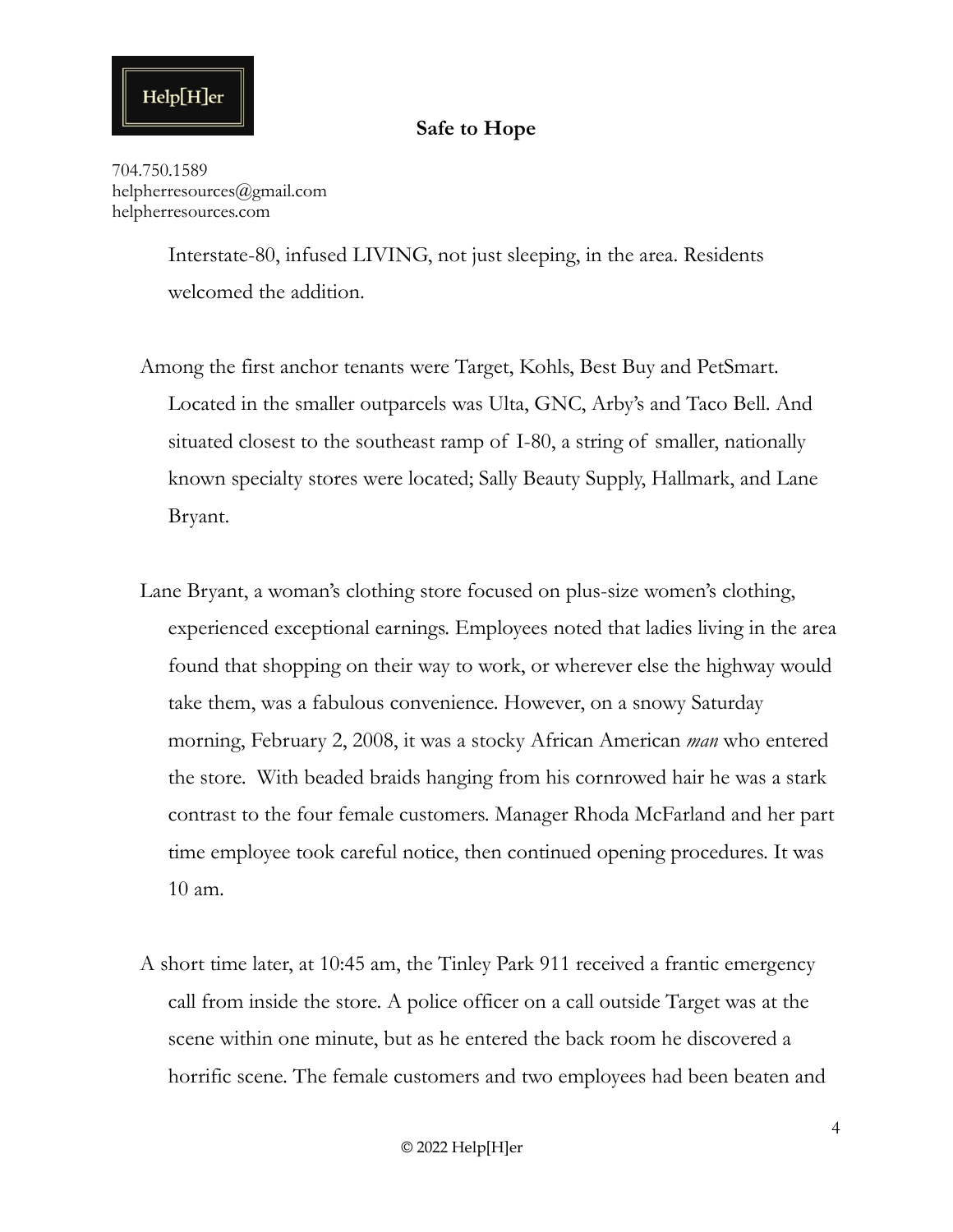704.750.1589 helpherresources@gmail.com helpherresources.com

> then shot execution style. Of the six ladies present that day only the part-time employee survived. Her identity is still unknown.

- Tinley Park Police, Illinois State Troopers and a host of neighboring Police departments immediately locked down the shopping center, closed the highway and scoured the area. Helicopters buzzed overhead, customers at neighboring stores were herded outside and every aisle of every location was searched. Despite widespread collaboration of law enforcement and local media, no suspect was ever found. It is assumed he was able to escape along the vast expanse of the second longest highway in America. And in spite of the ongoing open case, no killer has never been found.
- What investigators did find, however, was Esther Elizabeth Reed. As law enforcement officials swarmed over Tinley Park looking for a mass murderer, they traced each out-of-state vehicle in the local parking lots. In the guest lot of the nearby Holiday Inn was a car registered to none other than the United States Secret Service' Most Wanted female fugitive.
- On February 2, 2008, the morning of the most horrific murders in Tinley Park history, authorities took Esther Reed into custody and charged her with four counts of felony.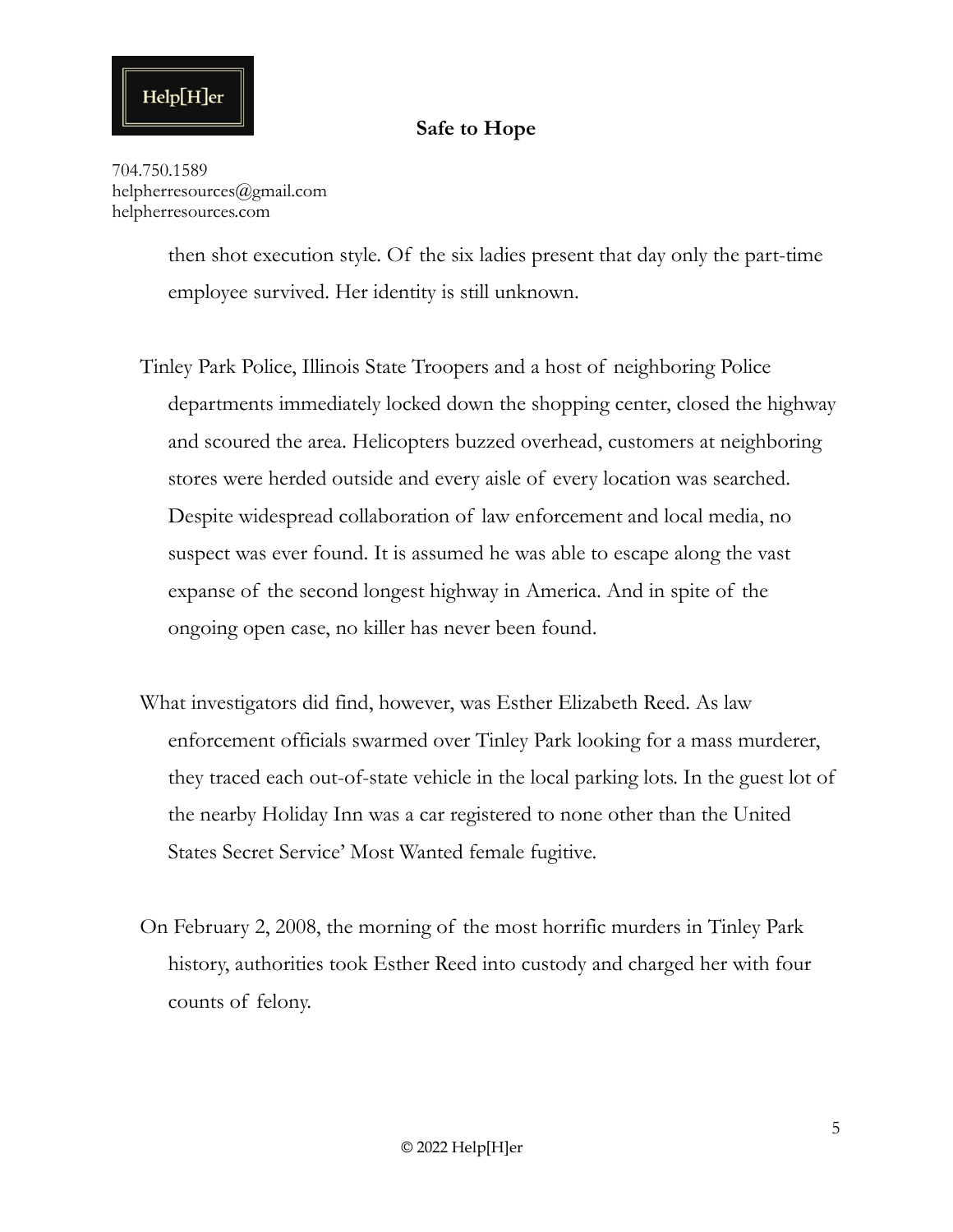

704.750.1589 helpherresources@gmail.com helpherresources.com

Brooke Hensen's family soon found out that the woman posing to be their

daughter, their sister, their niece was in fact, a fraud.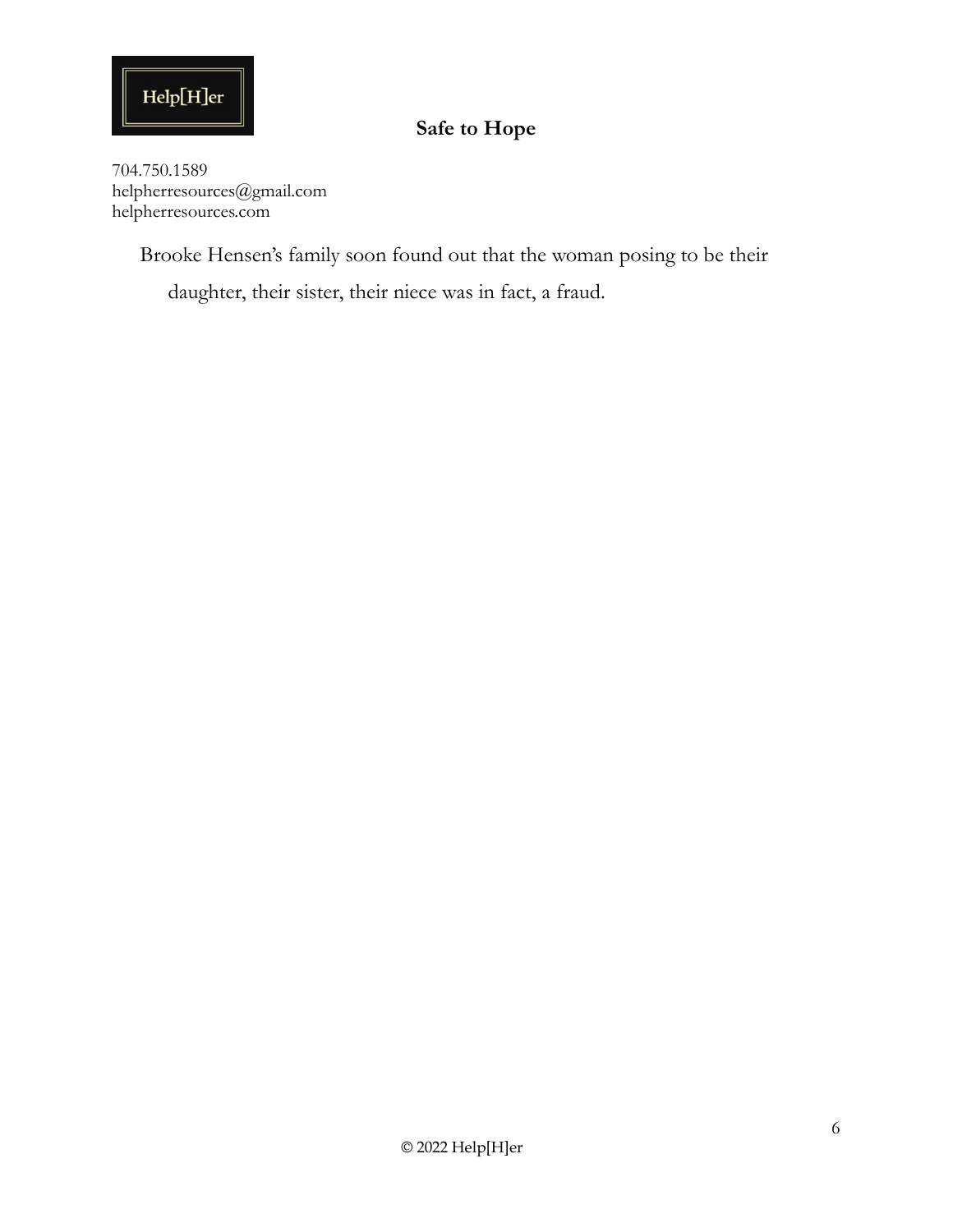

704.750.1589 helpherresources@gmail.com helpherresources.com

#### **1. Circumstances**

Ecclesiastes 3:1 tells us there is an occasion for everything, and a time for every activity under heaven. The "teacher" of Ecclesiastes contrasts two completely opposite circumstances to illustrate the comprehensiveness of the situations of life. Our story illustrates this well—there can be two very different things happening, but both are happening perfectly within God's timing.

> a. 2 a time to *give birth* and a time to *die*; a time to *plant* and a time to *uproot*; 3 a time to *kill* and a time to *heal*; a time to *tear down* and a time to *build*; 4 a time to *weep* and a time to *laugh*; a time to *mourn* and a time to *dance*; 5 a time to *throw stones* and a time to *gather stones*; a time to *embrace* and a time to *avoid embracing*; 6 a time to *search* and a time to *count as lost*; a time to *keep* and a time to *throw away*; 7 a time to *tear* and a time to *sew*; a time to be *silent* and a time to *speak*; 8 a time to *love* and a time to *hate*; a time for *war* and a time for *peace*. -- Ecclesiastes 3:1-8 (CSB)

Captures all of life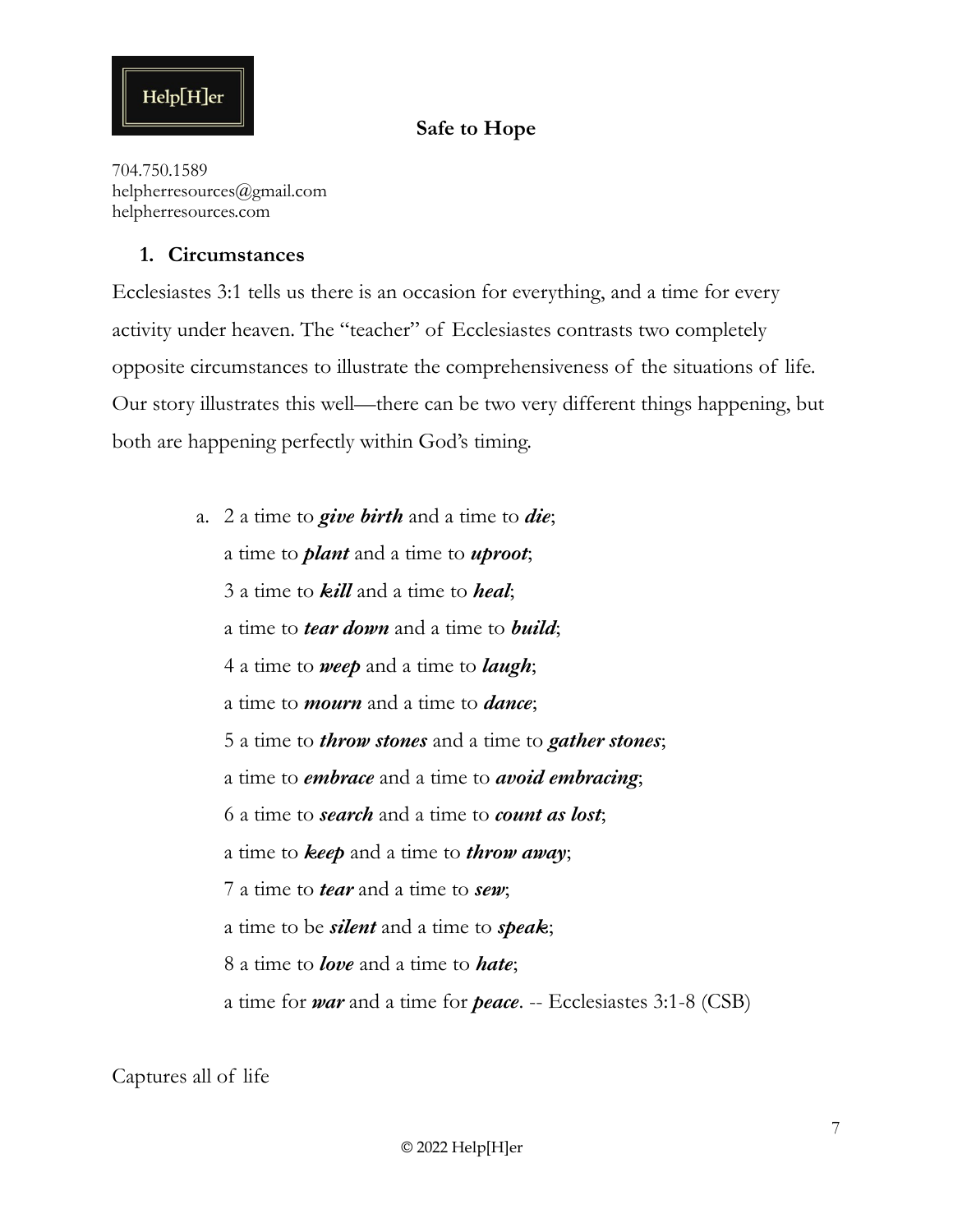#### **Safe to Hope**

704.750.1589 helpherresources@gmail.com helpherresources.com

- b. Embedded in "events" (the CSB translation of the word) is suffering
	- i. "Suffering...
	- ii. May conveniently be defined as getting what you do not want while wanting what you do not get.
	- iii. This definition covers all forms of loss, hurt, pain, grief, and weakness--all experiences of rejection, injustice, disappointment, discouragement, frustration, and being the butt of others hatred, ridicule, cruelty, callousness, anger, and ill treatment—
	- iv. plus all exposure to foul, sickening, and nightmarish things that make you want to scream, run, or even die… ease for heaven not earth.
	- v. Life on earth is fundamentally out of shape and out of order by reason of sin… so strains, pains, disappointments, traumas, and frustrations of all sorts await us in the future,
	- vi. just as they have already overtaken us in the past."

JI Packer *Rediscovering Holiness*, 249, 254

vii.see Ecc. 3 charts

viii.The rub in Ecclesiastes 3:11 He has put eternity in our hearts,

- 1. Develop a Big Bow Theology
	- a. Fix it,
	- b. Organize it,
	- c. Reconcile,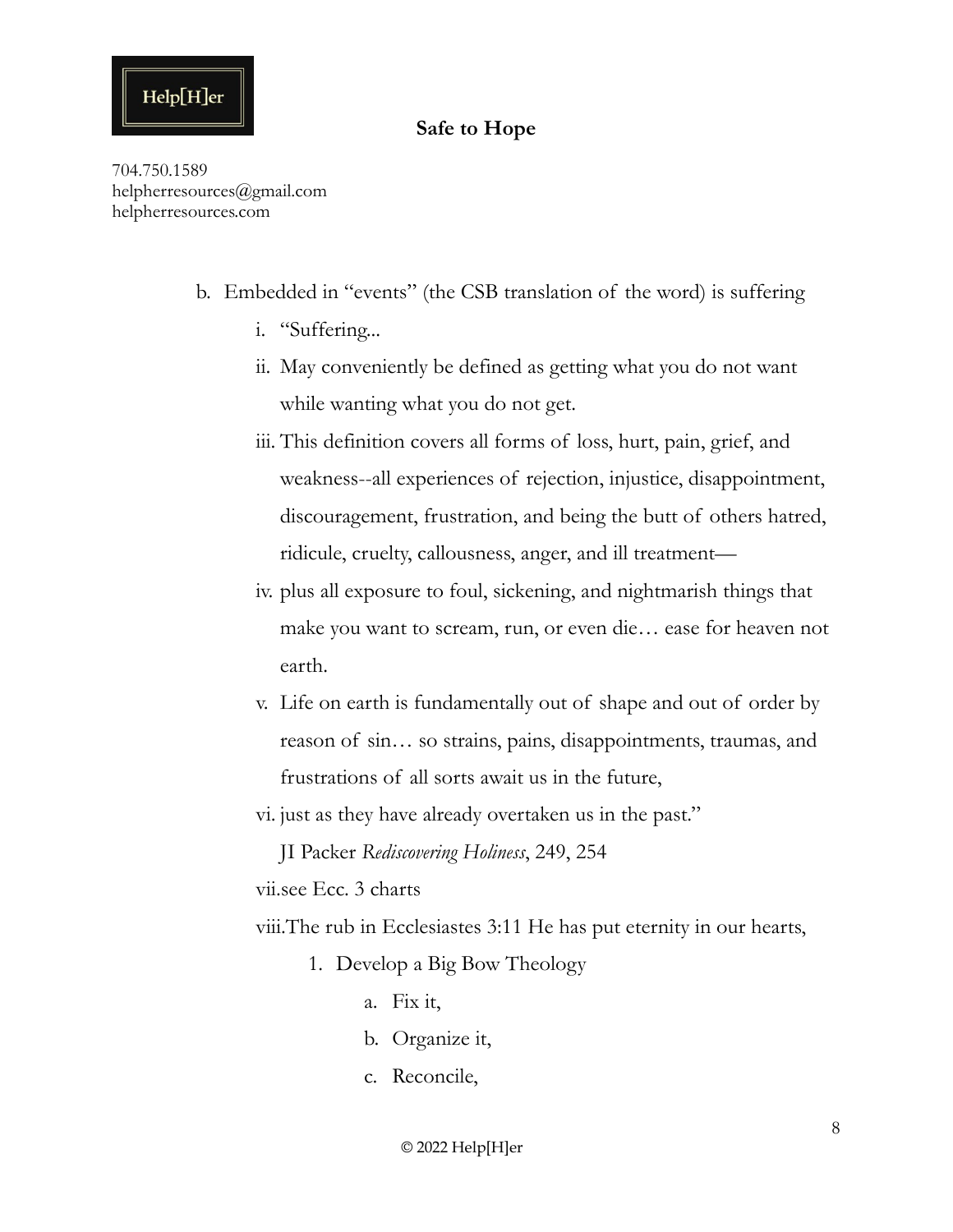

704.750.1589 helpherresources@gmail.com helpherresources.com

- d. Wrap it up
- 2. Reality is that our circumstances are out of our control
	- **a.** When circumstances rock our world and cause significant disappointment, threaten mental or physical health, or produce devastating suffering, our tendency is to **respond passively** by simply **riding a wave of emotions (emotion motion)** until the circumstances dim.
	- b. It feels a bit like careening around in an inflatable bounce house. Someone is bouncing and we are passively
		- i. Wobbling around out of balance,
		- ii. Recoiling in fear,
		- iii. Withdrawing from people and/or places (like church),
		- iv. Dodging discomfort, or
		- v. Retreating in defeat.

Life is overwhelming.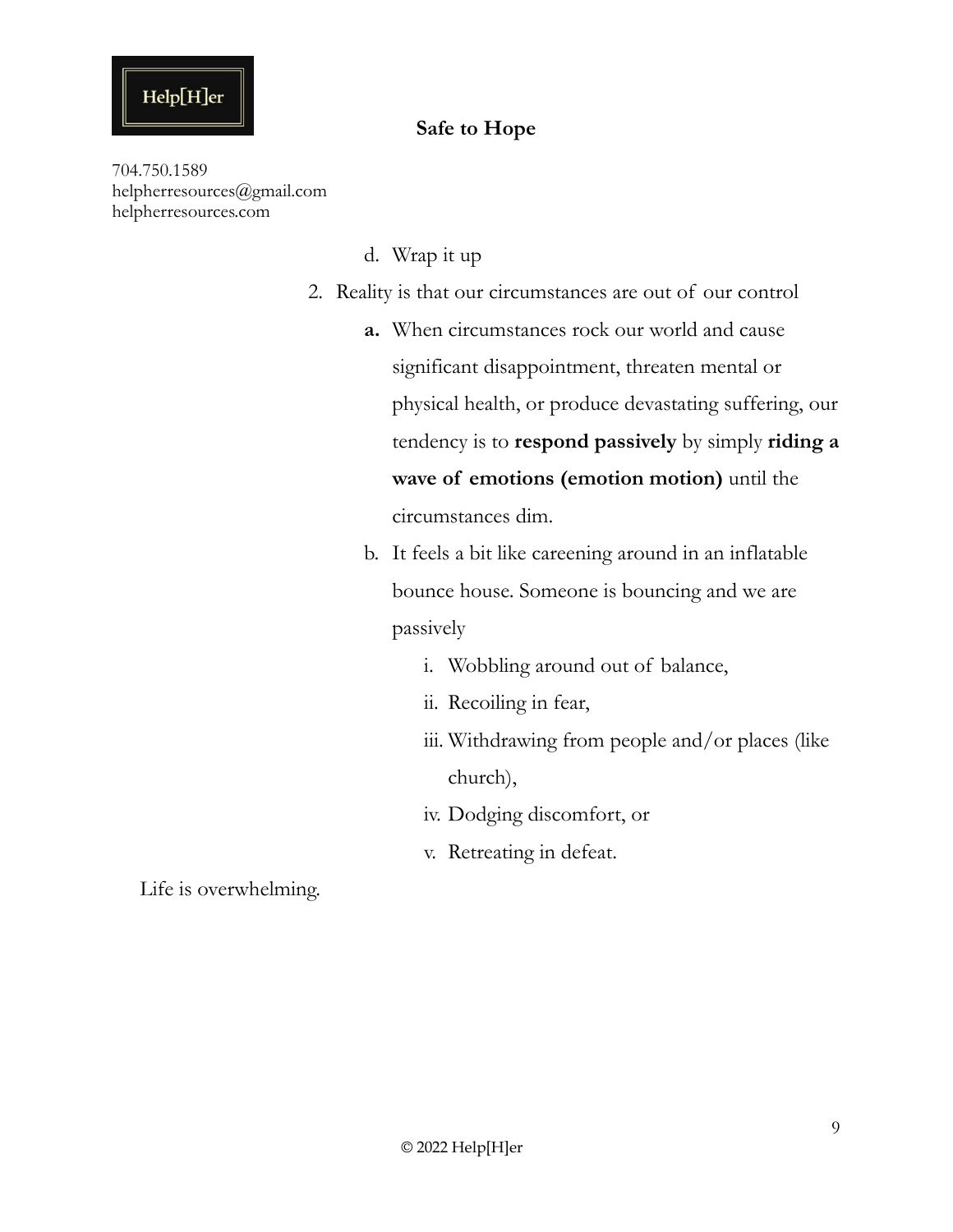#### **Safe to Hope**

704.750.1589 helpherresources@gmail.com helpherresources.com

#### **2. How does God view our circumstances?**

#### *Redemptive Historical Theology*

- a. *In reference to Him* 
	- i. Luke 24:25-27 (CSB)

He said to them, "How foolish you are, and how slow to believe all that the prophets have spoken! Wasn't it necessary for the Messiah to suffer these things and enter into his glory?" Then beginning with Moses and all the Prophets, he interpreted for them the things concerning himself in all the Scriptures

- ii. The entire Bible is a story about him and what he's doing.
- iii. "God's story reminds us that we live in God's world, where Jesus rules and reigns. God's story informs and forms who we are and shows us how we are to live and love." Robert Cheong *Restoration Story* 25
- b. *In reference to Us* 
	- i. Our story is in his ("in him") in two ways
		- 1. Our circumstances
		- 2. Our person
	- ii. First, the specific **circumstances** in Acts 17:16-28

**<sup>16</sup>** Now while Paul was waiting for them at Athens, his spirit was provoked within him as he saw that the city was full of idols. **17** So he reasoned in the synagogue with the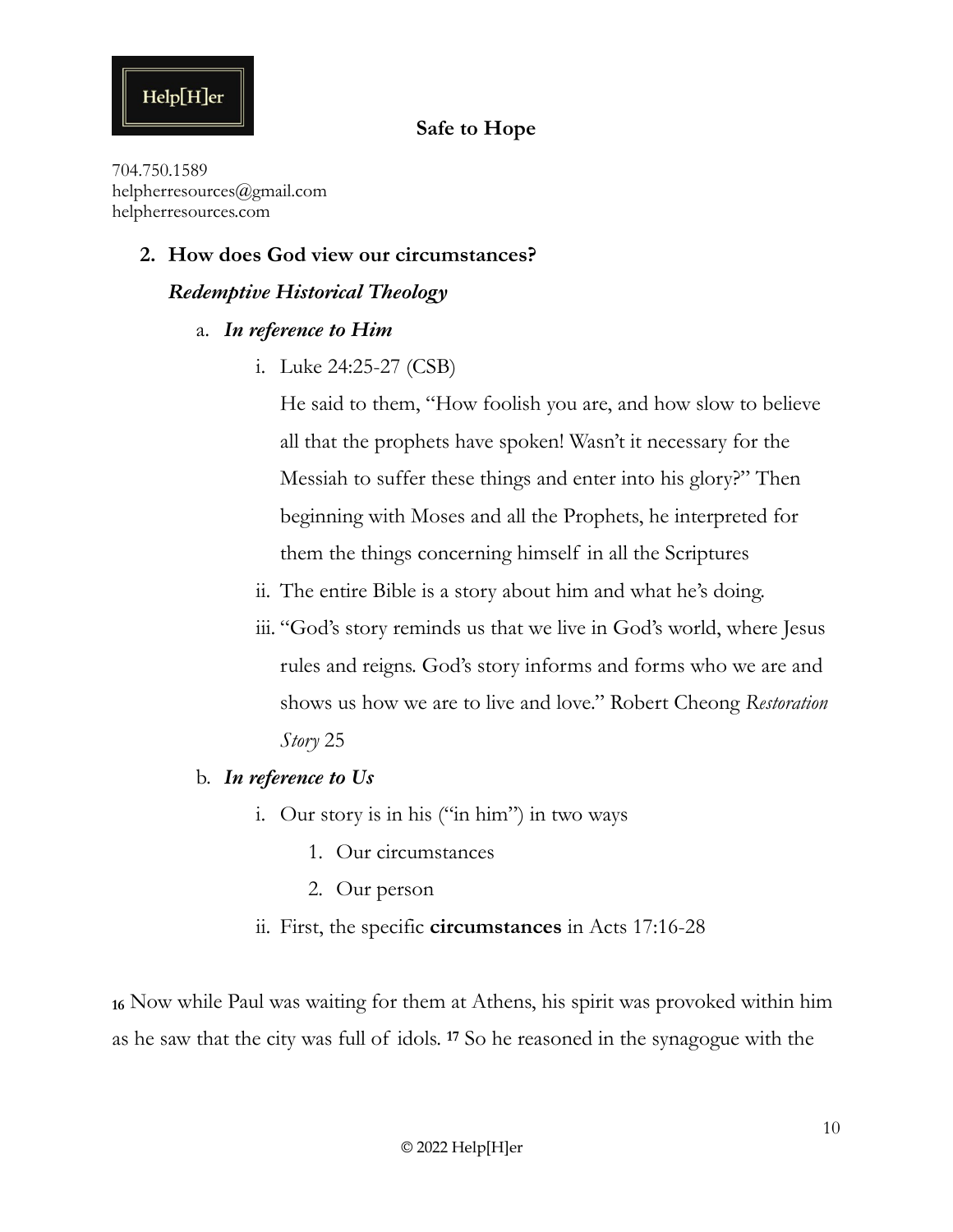# Help[H]er

#### **Safe to Hope**

704.750.1589 helpherresources@gmail.com helpherresources.com

Jews and the devout persons, and in the marketplace every day with those who happened to be there.

#### *verse 22*

**<sup>22</sup>** So Paul, standing in the midst of the Areopagus, said: "Men of Athens, I perceive that in every way you are very religious. **23** For as I passed along and observed the objects of your worship, I found also an altar with this inscription: 'To the unknown god.' What therefore you worship as unknown, this I proclaim to you. **<sup>24</sup>**

- **The God who made the world and everything in it**, being Lord of heaven and earth, **does not live in temples made by man**, **25** nor is he **served by human hands**, **as though he needed anything**, since he himself gives to all mankind life and breath and **everything**.
- **<sup>26</sup>** And he **made from one man** every **nation** of **mankind** to live on all the face of the earth,
- having **determined allotted periods [of their dwelling]** and the **boundaries of their dwelling place,**
- **<sup>27</sup>** that they should **seek God**, and
- perhaps **feel their way toward him** and
- **find him**. Yet he is actually not far from each one of us, **28** for "In him we live and move and have our being"

iii. Everything. Every circumstance has one goal.

That we should seek God.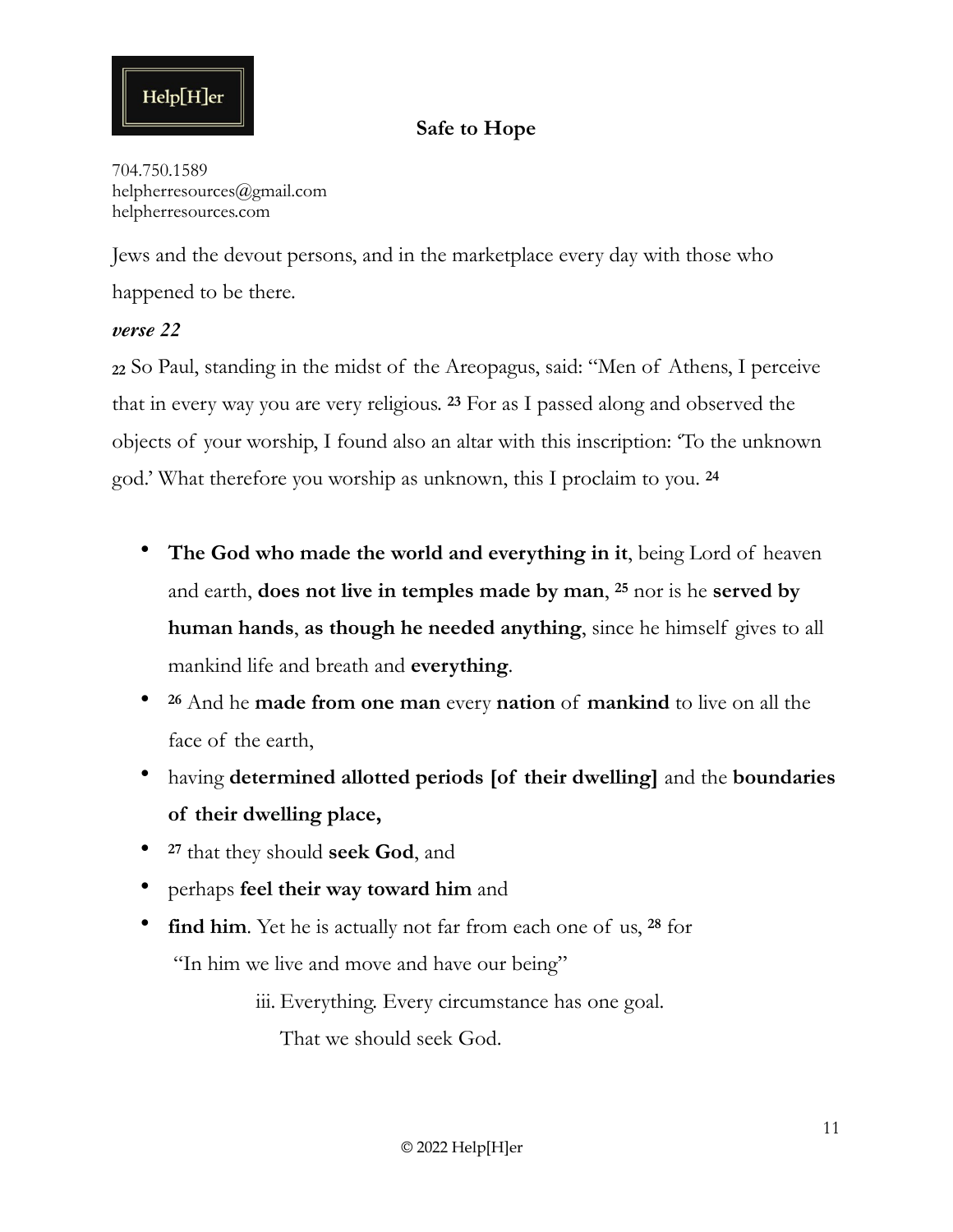# $\operatorname{Help}[H]$ er

# **Safe to Hope**

704.750.1589 helpherresources@gmail.com helpherresources.com

iv. Second our **persons**. In Isa. 49:16 the prophet tells us - Look, I

have inscribed *you* on the palms of my hands; (CSB) Engraved,

- 1. Your person
- 2. Your image
- 3. Your "case"
- 4. Your circumstances (Eccl. 3:1-8)
- 5. Your sins
- 6. Your temptations
- 7. Your weaknesses
- 8. Your wants
- 9. Your works
- 10.Everything about you
- 11.All that concerns you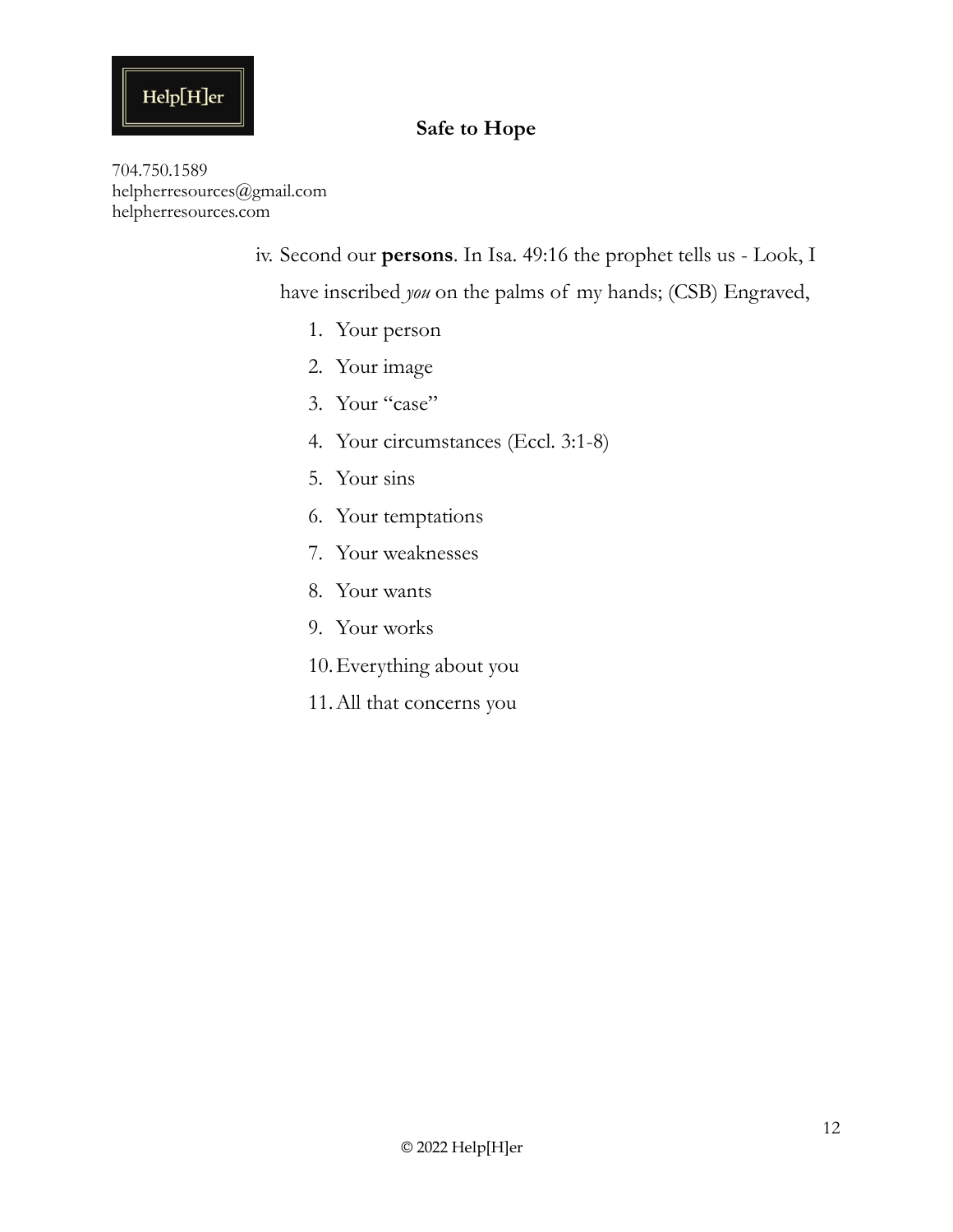#### **Safe to Hope**

704.750.1589 helpherresources@gmail.com helpherresources.com

#### **3. How to get on the same page "Safe to Hope"**

- a. Redemption's a com'n. How will you live today in light of that reality?
	- i. Then the one seated on the throne said, "Look, I am making everything new." Revelation 21:5 (CSB)
	- ii. "And after you have suffered a little while, the God of all grace, who has called you to his eternal glory in Christ, will himself restore, confirm, strengthen, and establish you." (1 Peter 5:10)
- b. How will you live today knowing there is a day coming when all injustice will be made just, everything broken will be renewed, you will be perfect (like Christ)? You will be restored, confirmed, strengthened, and established?
- c. Most importantly, how will that inform how you view your circumstances today?
- d. RESTORY What if we thought of ourselves as Change Agents?
	- i. What if every single circumstance, no matter how sinful, distorted, or ugly, was an invitation from God to overcome fallenworld-evil with good? What if he is calling you (in your position —dwelling place, your giftedness—how you respond, your experiences—good and bad) *specifically*?
	- *ii.* Hinds feet MuchAfraid…"*You purposely allow us to be brought into contact with the bad and evil things that you want changed." Perhaps that is the very reason that we are here in this world, where sin and sorrow and suffering and evil abound, so that we may let you teach us so to react to them,*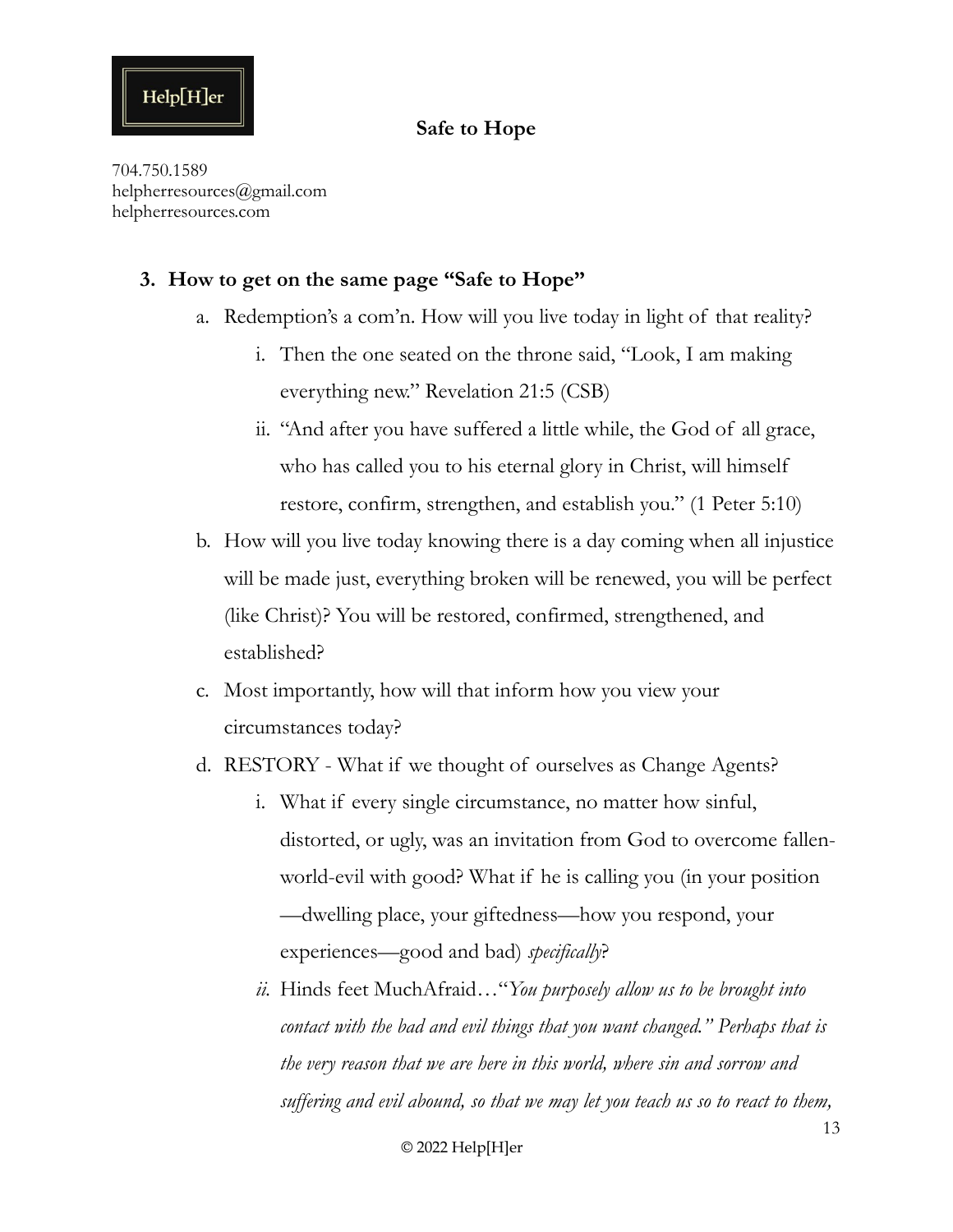704.750.1589 helpherresources@gmail.com helpherresources.com

Help[H]er

*that out of them we can create lovely qualities to live forever. That is the only satisfactory way of dealing with evil, not simply binding it so that it cannot work harm, but whenever possible overcoming it with good."*

- *iii.* Spurgeon writes *"Trials make more room for consolation. Great hearts can only be made by great troubles. The spade of trouble digs the reservoir of comfort deeper, and makes more room for consolation." Feb 12 am*
- iv. "For as the sufferings of Christ abound in us, so our consolation also abounds by Christ." — 2 Corinthians 1:5
- v. A couple verses later Paul tells us he knows what it's like to be overwhelmed with life defeating circumstances. In 2 Corinthians 1:8 he said it tempted him to desire death!
- vi. Many of us know that feeling. But God…
- e. What if we examined our circumstances to see what change project God is up to?
- f. What if our circumstances perfectly fitted us to be change agents for evil?
	- i. Joy still somehow co-exists in tension with devastation.
	- ii. Peace coincides with mourning.
	- iii. Hope is renewed from an eternal vantage point.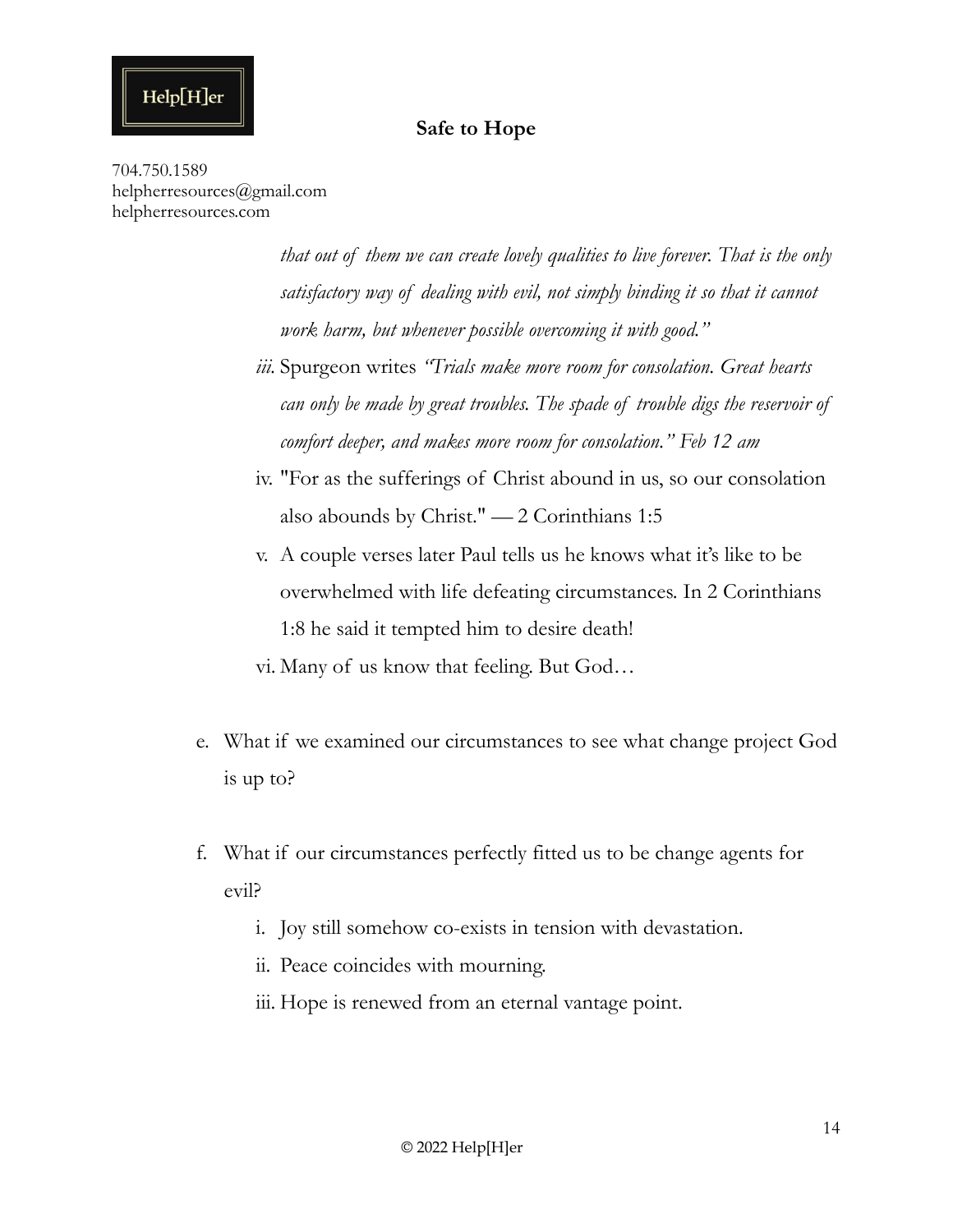#### <span id="page-14-1"></span>**Safe to Hope**

704.750.1589 helpherresources@gmail.com helpherresources.com

> iv.Luther called this "delicious despair;"<sup>[1](#page-14-0)</sup> the pain of suffering results in transformation.

British hostage Terry Waite, as recorded in *God's healing for life's losses* by Bob Kellemen writes, "I have been determined in captivity, and I'm still determined, to convert this experience into something that will be useful and good for other people. I think that's the way to approach suffering. It seems to me that Christianity doesn't in any way lessen suffering. What it does is enable you to take it, to face it, to work through it and eventually convert it." page 4

#### **But How?**

1. Posture (more on this in the next session)

See, I am the Lord's servant, said Mary. "May it happen to me as you have said." Luke 1:38-1 (CSB)

2. Pray (call to arms!)

To receive power, strength, and endurance to continually bring good out of evil

3. Process

Paul reminds us "He **delivered** us from such a deadly peril, and he will **deliver** us. On him we have set our hope that he will **deliver** us again" (2 Corinthians 1:10).

<span id="page-14-0"></span>As quoted in Kellemen, *God's Healing for Life's Losses*, 13. [1](#page-14-1)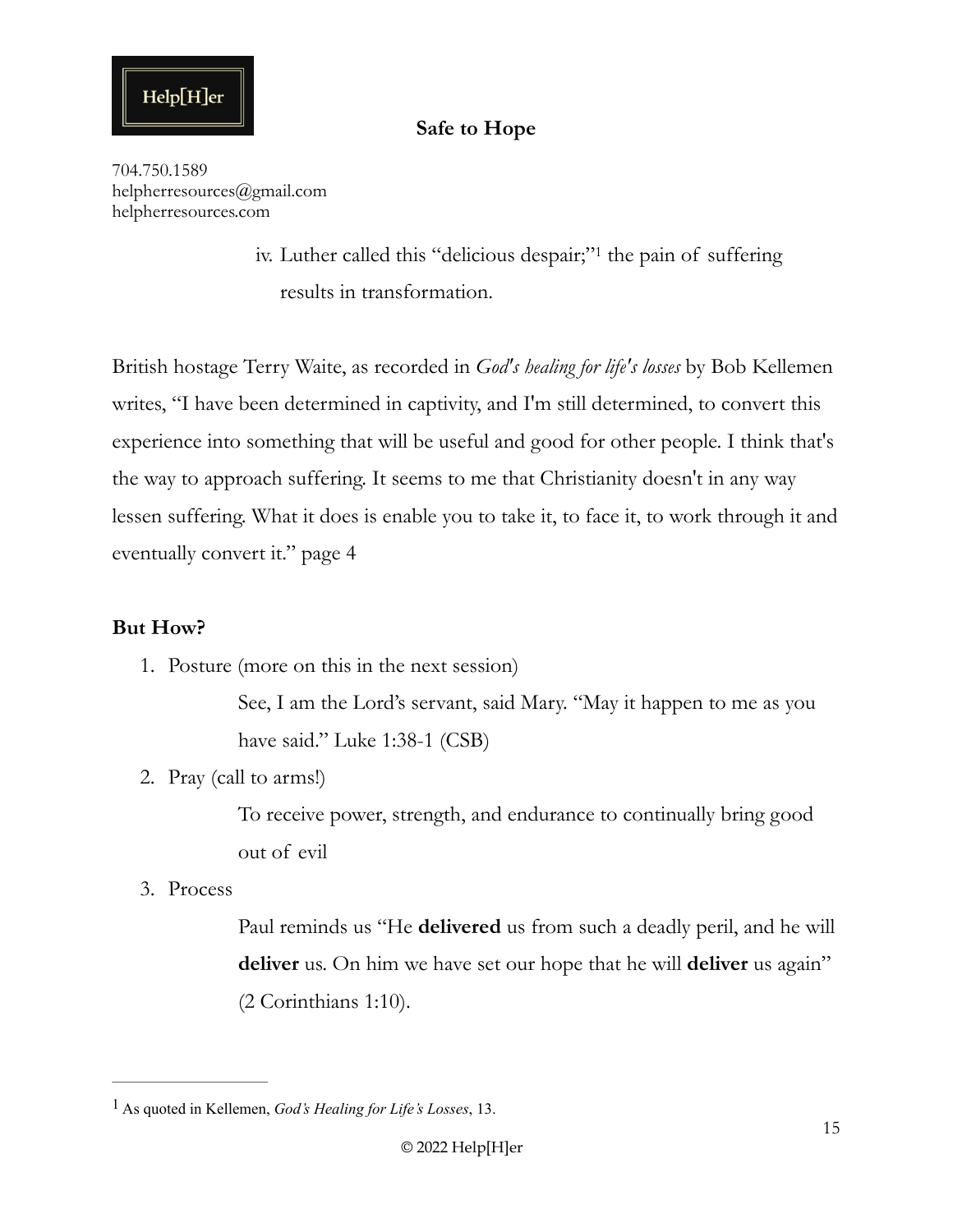#### **Safe to Hope**

704.750.1589 helpherresources@gmail.com helpherresources.com

- a. THIS is safety (not safe people, not safe places, not safe circumstances)
- b. THIS is what we hope for (deliverance) and IT IS A PROMISE
- 4. Identify your losses/all suffering is loss (next session)
- 5. Know truth
	- a. Recognize evil (doctrine of evil)
- 4. Know your typical responses
	- a. Wobble around out of balance,
	- b. Recoil in fear,
	- c. Withdraw from people and/or places (like church), dodge discomfort, or
	- d. Retreat in defeat.
- 5. 2 Cor. 1:3-4 "Comfort with the comfort you've been given"
	- a. Our comfort is something God gifted to us so that we can give it away
	- b. Nothing goes to waste in God's redemptive plans
	- c. Again, in the classic (*Hinds Feet on High Places*) the main character Much Afraid's response to the lessons learned on her journey to the "High Places" and her new understanding of who God is and how he sees her ("gently") said…*"My Lord, I cannot tell you how greatly I want to regard others the same way" Much Afraid*
	- d. "God is at work in your story to bring about good from evil to accomplish his purposes." Robert Cheong *Restoration Story* 32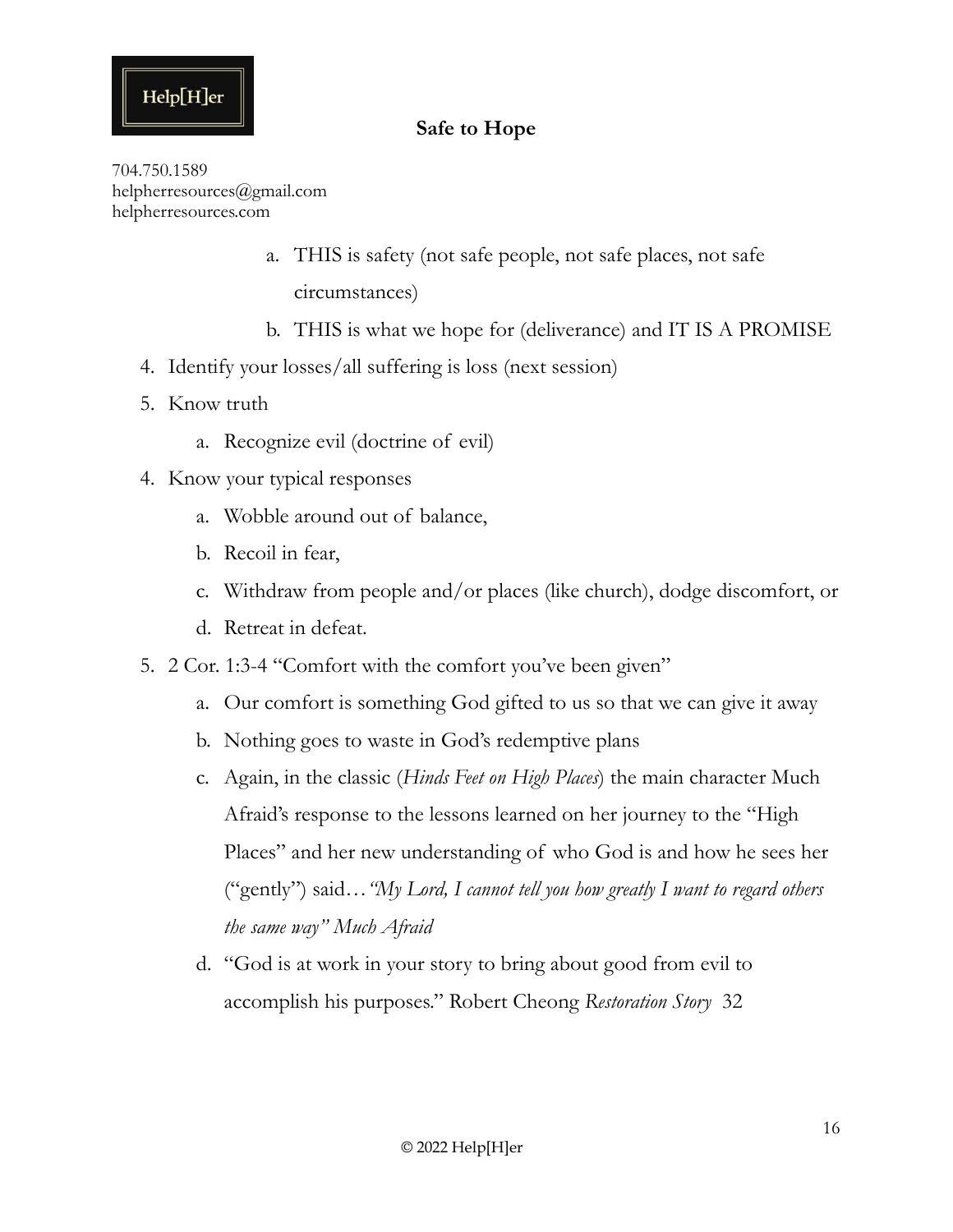

704.750.1589 helpherresources@gmail.com helpherresources.com

> **Session 2 Change is Good**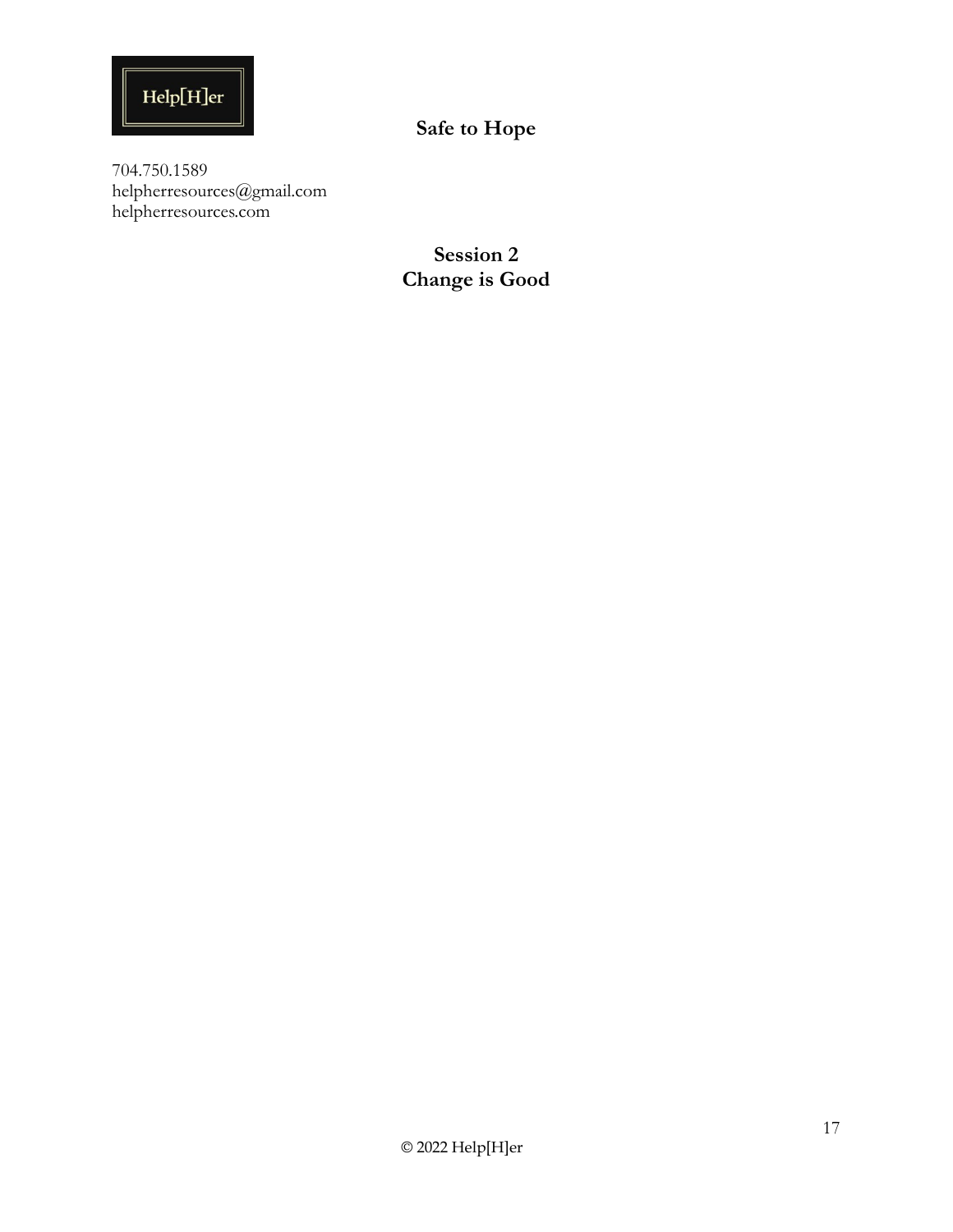704.750.1589 helpherresources@gmail.com helpherresources.com

| 10 Simple Decorating Rules for<br><b>Arranging Furniture</b>          | Don't Settle for Moving the<br><b>Furniture Around in Your Own</b><br>Little Kingdom                        |
|-----------------------------------------------------------------------|-------------------------------------------------------------------------------------------------------------|
|                                                                       |                                                                                                             |
| Choose focal point                                                    | Eternity (fill in the blank)<br>"If you knew one day________how<br>would that inform your life TOday?       |
| Don't push furniture against the walls                                | Purposely walk into the loss<br>(Resist pushing feelings of loss<br>down and coddling your inner<br>victim) |
| Create conversation areas                                             | Find friends to talk to                                                                                     |
| Find balance                                                          | Purposely care for your emotional,<br>spiritual, physical health<br>(inner and outer man)                   |
| Consider traffic flow                                                 | Pace yourself—don't try to heal<br>everything all at once<br>Be ok with forward and backward<br>motion      |
| Use the right rugs                                                    | Rugs frame the room. Use scripture<br>for the framework                                                     |
| Get a big coffee table                                                | Lay everything out. Deal with each<br>loss comprehensively                                                  |
| Put tables at arm's length—avoid layouts<br>that force people to move | Support one another rather than<br>provide advice (did she ask your<br>opinion?)                            |